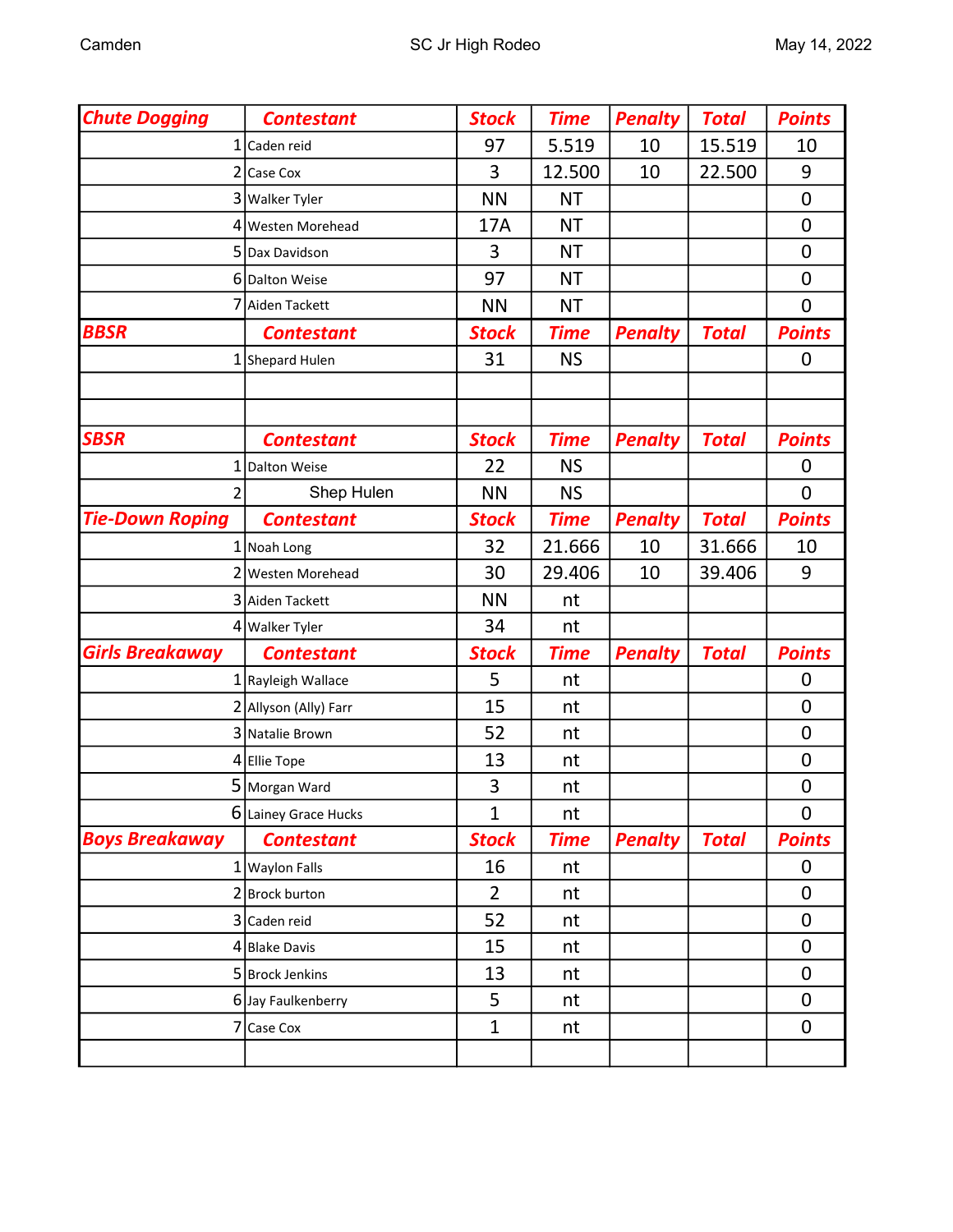| <b>Ribbon Roping</b> | <b>Contestant</b>     | <b>Stock</b>   | <b>Time</b> | <b>Penalty</b> | <b>Total</b> | <b>Points</b>  |
|----------------------|-----------------------|----------------|-------------|----------------|--------------|----------------|
|                      | $1$ Noah Long         | $\overline{2}$ | 12.434      |                | 12.434       | 10             |
| 1 <sup>1</sup>       | Campbell Ashley       |                | 12.434      |                | 12.434       | 10             |
| $\overline{2}$       | Case Cox              | 15             | 15.445      |                | 15.445       | 9              |
|                      | Gabbie Metta          |                | 15.445      |                | 15.445       | 9              |
|                      | 3 Brock Burton        | 16             | 17.231      |                | 17.231       | 8              |
|                      | 3 Lainey Grace Hucks  |                | 17.231      |                | 17.231       | 8              |
|                      | 4 Walker Tyler        | 13             | <b>NT</b>   |                | <b>NT</b>    | $\overline{0}$ |
|                      | 4 Taylor Tessner      |                | <b>NT</b>   |                | <b>NT</b>    | $\mathbf 0$    |
|                      | 5 Weston Morehead     | 37             | <b>NT</b>   |                | <b>NT</b>    | 0              |
|                      | 5 Mati Clayton        |                | <b>NT</b>   |                | <b>NT</b>    | $\mathbf 0$    |
|                      | 6 Aiden Tackett       | $\mathbf{1}$   | <b>NT</b>   |                | <b>NT</b>    | $\mathbf 0$    |
|                      | 6 Natalie Brown       |                | <b>NT</b>   |                | <b>NT</b>    | $\mathbf 0$    |
|                      | 7 Waylon Falls        | 5              | <b>NT</b>   |                | <b>NT</b>    | $\mathbf 0$    |
|                      | 7 Allyson (Ally) Farr |                | <b>NT</b>   |                | <b>NT</b>    | $\mathbf 0$    |
|                      |                       |                |             |                |              |                |
|                      |                       |                |             |                |              |                |
|                      |                       |                |             |                |              |                |
| <b>Barrel Racing</b> | <b>Contestant</b>     | <b>Stock</b>   | <b>Time</b> | <b>Penalty</b> | <b>Total</b> | <b>Points</b>  |
|                      | 1 Gabbie Metta        |                | 16.324      |                | 16.324       | 10             |
|                      | 2 Baylee Boyd         |                | 16.802      |                | 16.802       | 9              |
|                      | 3 Allyson (Ally) Farr |                | 17.112      |                | 17.112       | 8              |
|                      | 4 Lainey Grace Hucks  |                | 17.159      |                | 17.159       | $\overline{7}$ |
|                      | 5 Rayleigh Wallace    |                | 17.231      |                | 17.231       | 6              |
|                      | 6 Campbell Ashley     |                | 17.545      |                | 17.545       | 5              |
|                      | 7 Jasmine Branton     |                | 17.551      |                | 17.551       | 4              |
|                      | 8 Ava Surratt         |                | 17.649      |                | 17.649       | 3              |
|                      | 9 Delaney Davidson    |                | 17.691      |                | 17.691       | $\overline{2}$ |
|                      | 10 Taylor Tessner     |                | 17.755      |                | 17.755       | $\mathbf{1}$   |
|                      | 11 Britney Moss       |                | 17.821      |                | 17.821       | $\mathbf 0$    |
|                      | 12 Arden Plyler       |                | 18.126      |                | 18.126       | 0              |
|                      | 13 Ellie Tope         |                | 18.353      |                | 18.353       | $\mathbf 0$    |
|                      | 14 Gracie O'Dell      |                | 18.373      |                | 18.373       | 0              |
|                      | 15 Morgan Ward        |                | 19.119      |                | 19.119       | $\mathbf 0$    |
|                      | 16 Maryssa Chapman    |                | 19.574      |                | 19.574       | 0              |
|                      | 17 Natalie Brown      |                | 17.907      | 5              | 22.907       | $\mathbf 0$    |
|                      | 18 Karsyn Thomas      |                | 19.716      | 5              | 24.716       | 0              |
|                      | 19 Savannah Caston    |                | 23.000      | 5              | 28.000       | 0              |
|                      | 20 Allysen Liner      |                | 19.119      | 10             | 29.119       | $\mathsf{O}$   |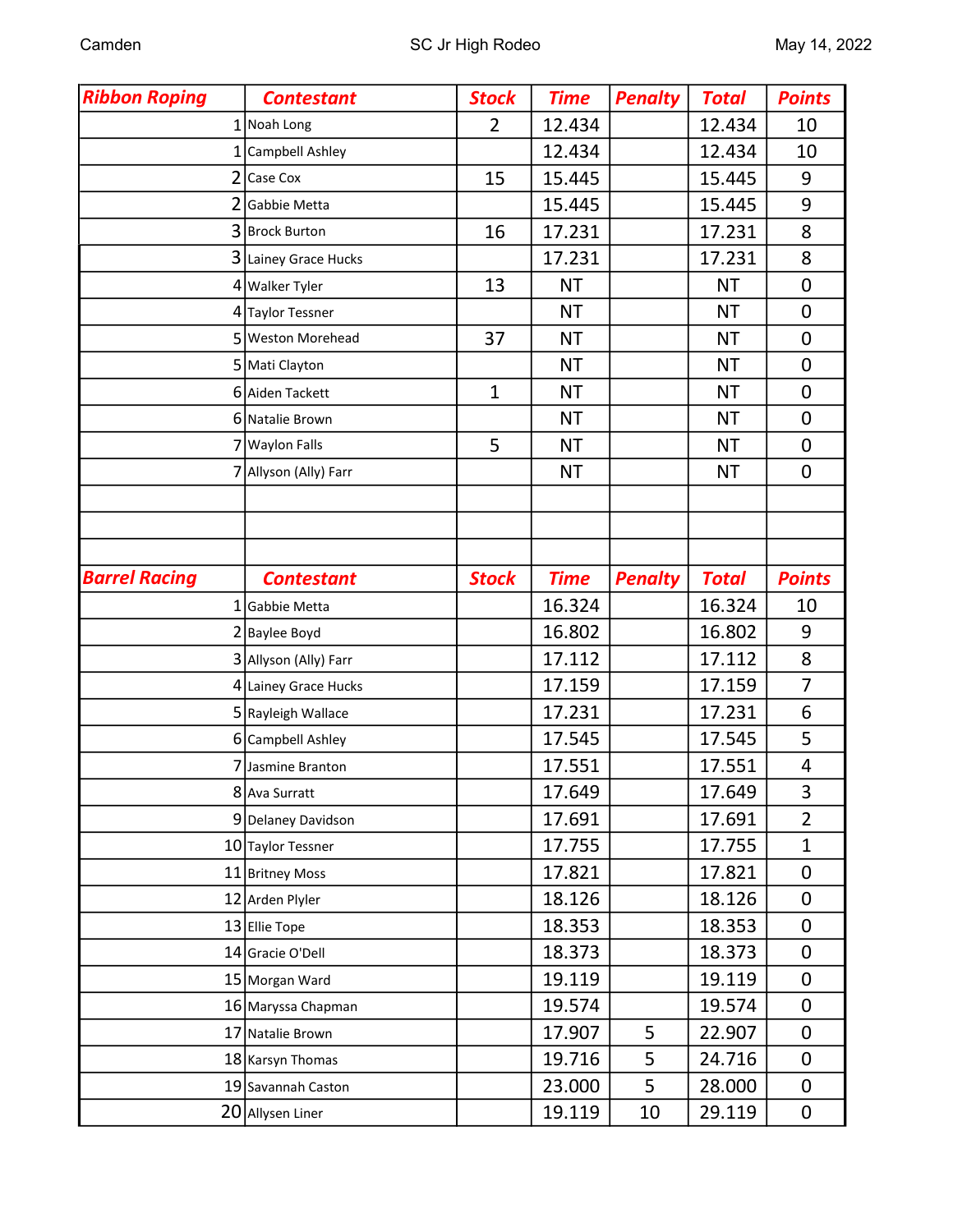| <b>Pole Bending</b>     | <b>Contestant</b>       | <b>Stock</b> | <b>Time</b> | <b>Penalty</b> | <b>Total</b> | <b>Points</b>    |
|-------------------------|-------------------------|--------------|-------------|----------------|--------------|------------------|
| 1                       | Jasmine Branton         |              | 23.039      |                | 23.039       | 10               |
|                         | 2 Baylee Boyd           |              | 23.088      |                | 23.088       | 9                |
|                         | 3 Lainey Grace Hucks    |              | 23.165      |                | 23.165       | 8                |
|                         | 4 Savannah Caston       |              | 23.445      |                | 23.445       | $\overline{7}$   |
|                         | 5 Allyson (Ally) Farr   |              | 23.769      |                | 23.769       | 6                |
|                         | 6 Morgan Ward           |              | 23.981      |                | 23.981       | 5                |
|                         | Campbell Ashley         |              | 24.088      |                | 24.088       | $\overline{4}$   |
|                         | 8 Taylor Tessner        |              | 24.442      |                | 24.442       | 3                |
|                         | 9 Ellie Tope            |              | 25.416      |                | 25.416       | $\overline{2}$   |
|                         | 10 Rayleigh Wallace     |              | 25.619      |                | 25.619       | $\mathbf 1$      |
|                         | 11 Delaney Davidson     |              | 26.023      |                | 26.023       | $\mathbf 0$      |
|                         | 12 Arden Plyler         |              | 24.965      | 5              | 29.965       | $\mathbf 0$      |
|                         | 13 Collins gambrell     |              | 30.982      |                | 30.982       | $\mathbf 0$      |
|                         | 14 Maryssa Chapman      |              | 30.996      |                | 30.996       | $\mathbf 0$      |
|                         | 15 Gracie O'Dell        |              | 26.731      | 5              | 31.731       | $\mathbf 0$      |
|                         | 16 Allysen Liner        |              | 29.047      | 5              | 34.047       | $\mathbf 0$      |
|                         | 17 Britney Moss         |              | 27.51       | 10             | 37.51        | $\mathbf 0$      |
|                         | 18 Gabbie Metta         |              | <b>NT</b>   |                | <b>NT</b>    | $\mathbf 0$      |
|                         | 19 Ava Surratt          |              | <b>NT</b>   |                | <b>NT</b>    | $\mathbf 0$      |
| <b>Team Roping</b>      | <b>Contestant</b>       | <b>Stock</b> | <b>Time</b> | <b>Penalty</b> | <b>Total</b> | <b>Points</b>    |
| 1                       | <b>Brock Burton</b>     | 100          | 18.614      | 5              | 23.614       | 10               |
| $\mathbf 1$             | DP - Aiden Tackett      |              | 18.614      | 5              | 23.614       | $\mathbf 0$      |
| 2                       | <b>Jay Faulkenberry</b> | 44           | <b>NT</b>   |                | <b>NT</b>    | $\mathbf 0$      |
| $\overline{\mathbf{c}}$ | <b>Blake Davis</b>      |              | <b>NT</b>   |                | <b>NT</b>    | $\boldsymbol{0}$ |
| 3                       | <b>Caden Reid</b>       | 23           | <b>NT</b>   |                | <b>NT</b>    | $\mathbf 0$      |
| $\overline{\mathbf{3}}$ | <b>DP-Blake Davis</b>   |              | <b>NT</b>   |                | <b>NT</b>    | 0                |
| 4                       | Case Cox                | 36           | <b>NT</b>   |                | <b>NT</b>    | $\mathbf 0$      |
| 4                       | Aiden Tackett           |              | <b>NT</b>   |                | <b>NT</b>    | $\mathbf 0$      |
| 5                       | Noah Long               | 50           | <b>NT</b>   |                | <b>NT</b>    | $\mathbf 0$      |
| 5                       | <b>Westen Morehead</b>  |              | <b>NT</b>   |                | <b>NT</b>    | $\mathbf 0$      |
|                         |                         |              |             |                |              |                  |